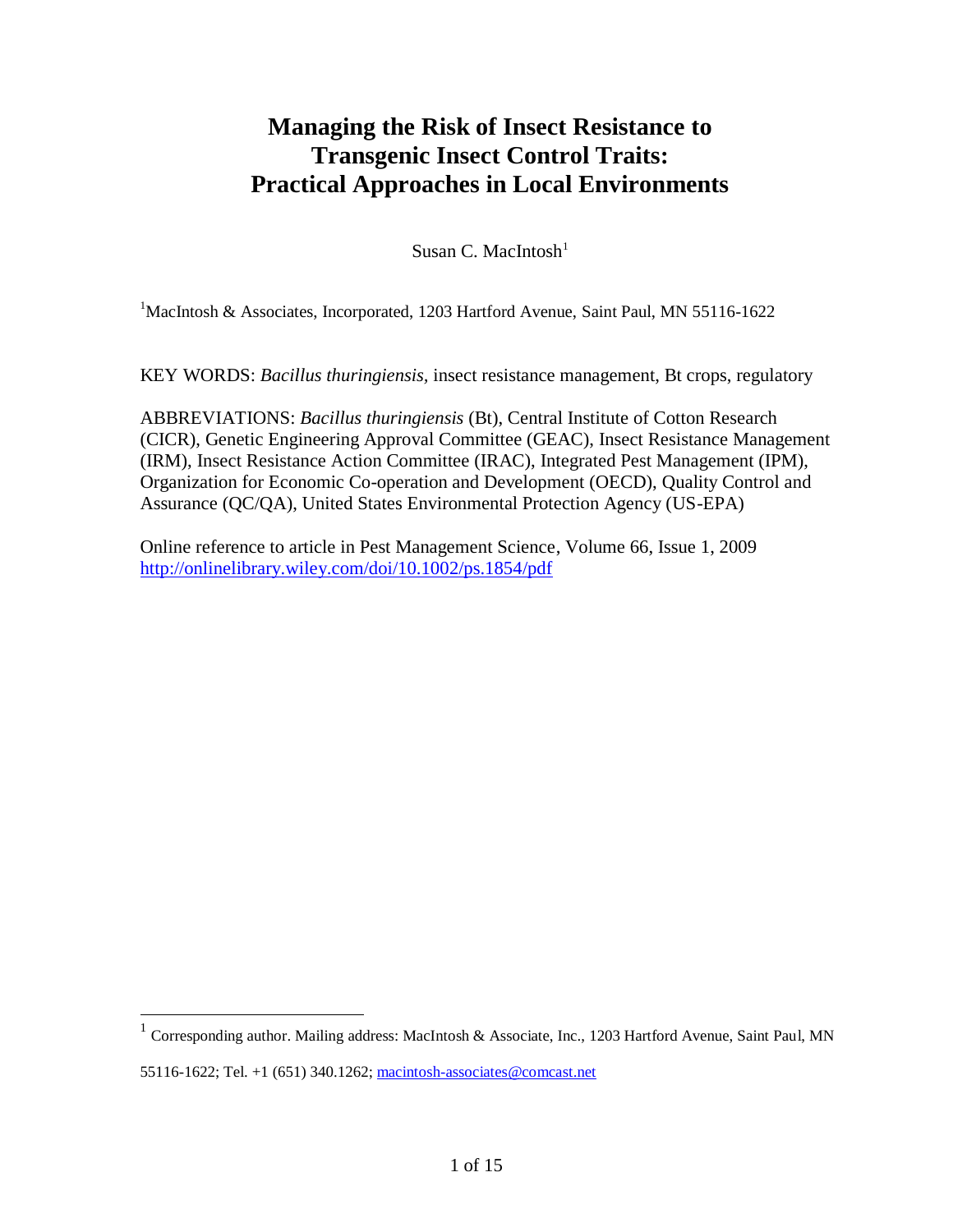# **ABSTRACT**

**BACKGROUND:** Growers have enthusiastically embraced crops genetically improved to express *Bacillus thuringiensis* (Bt) proteins for insect control because they provide excellent protection from key damaging insect pests around the world. Bt crops also offer superior environmental and health benefits while increasing grower income. However, insect resistance development is an important concern for all stakeholders; including growers, technology providers and seed companies that develop these genetically improved crops. Given the marked benefits associated with Bt crops, insect resistance management (IRM) must be a consideration when cultivating these crops.

**RESULTS:** The technical data and practical experience accumulated with Bt crops in many global regions can inform different aspects of resistance management leading to robust, science-based IRM plans. A range of elements should be considered in assembling any IRM strategy, including: pest biology/ecology, product deployment patterns, local cropping systems, insect susceptibility monitoring, stakeholder/grower communications, and a remedial action plan should resistance develop. Each of these elements is described in more detail, with specific examples of how these elements can be combined and tailored to the local/regional environments and grower practices.

**CONCLUSION:** IRM plans need to be suitable for the given production situation. What works for large monoculture production systems in North America is unlikely to be appropriate for the small, more diverse agriculture of Southeast Asia or Africa. Though it is clear that Bt crops impart considerable value to growers, it is also clear that it is in the best interest of all stakeholders to preserve Bt proteins for the long-term benefits they provide.

## **1 INTRODUCTION**

Insect control traits introduced into plants using modern biotechnology methods have shown high economic value across the globe. An assortment of crops expressing different *Bacillus thuringiensis* (Bt) proteins has been commercialized for insect control and additional products are under development. Growers have embraced crops (i.e. maize, cotton, potato and rice), genetically improved to express different Bt proteins (i.e. Cry1Ab, Cry1Ac, Cry1F, Cry1A.105, Cry2Ab, mCry3Aa, Cry3Bb, Cry3Aa, Cry34/35, Vip3A), as they provide excellent protection from key damaging insect pests in global regions.<sup>1</sup> There is a history of safe use of these proteins, both for the environment and human health. $2,3,4$  Recent evaluations have shown that these traits provide economic value to adopting countries through increased grower income.<sup>5,6</sup> The continuing value of this technology can be enhanced through appropriate stewardship, such as insect resistance management (IRM) plans, that can prolong trait efficacy against the target insect pests.

The evolution of insect resistance is an ongoing concern to all concerned with crop protection, including those who use insecticide applications, cultural practices and host plant resistance. This article was commissioned by the Insect Resistance Action Committee (IRAC), a specialist technical group of the industry association CropLife International, to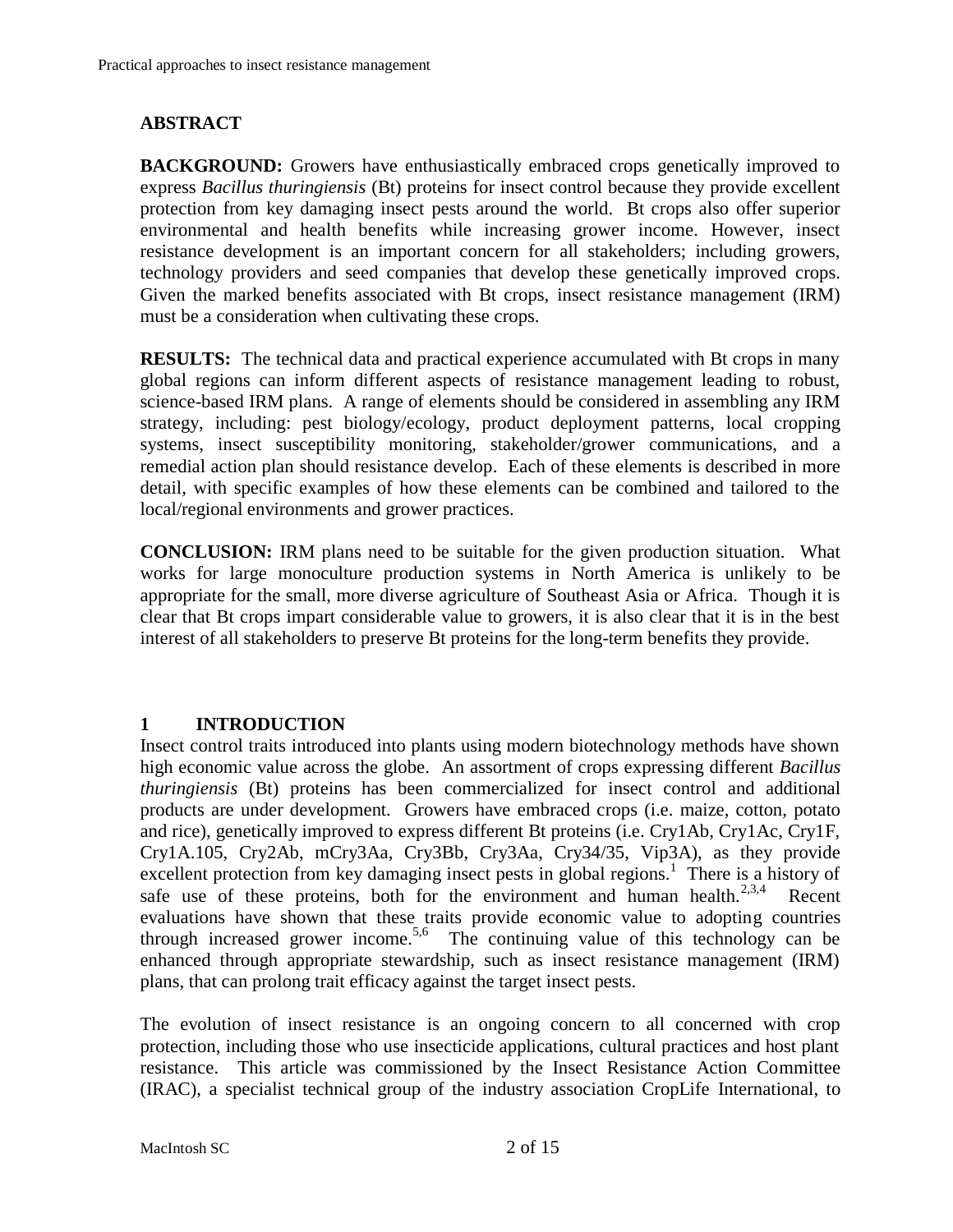provide additional guidance for the development of IRM plans that address these stakeholder concerns. Over the past four decades, hundreds of insect species have developed resistance to one or more control measures, severely impacting the economics of crop production. Most cases of insect resistance to date involve synthetic chemical insecticides, $\bar{j}$  but resistance has also developed to microbial agents, such as sprayable formulations of  $Bt$ .<sup>8</sup> Bt crops that express Cry proteins throughout the growing season were anticipated to have an even greater risk for resistance development than that for sprays, thus they were introduced into the marketplace with mandatory, proactive IRM plans. To date, with over 10 years of commercial use of transgenic Bt crops in multiple countries, no confirmed cases of widespread field resistance to Bt crops have been documented. This durability has been attributed, at least in part, to proactive IRM plans that have helped to mitigate the resistance risk. Given the marked benefits associated with transgenic Bt crops, IRM must be a key consideration when introducing these crops into agricultural environments.

#### **2 RESULTS**

#### **2.1 How to develop a robust IRM plan**

Durable, science-based IRM plans have been based upon an extensive array of research data that has been collected before and since the initial introduction of Bt crops. Many important factors, such as pest biology, pest/crop interactions and computer simulation models for IRM plans have been investigated. However, in the beginning it was understood that no matter how detailed the results, science alone will not result in a robust IRM plan in the absence of practical field experience, information on local/regional environments and grower practices.

IRM plans need to be suitable for the given production situation. While practical experience has accumulated with Bt crops in the US, Canada, Australia, Argentina, Philippines and China,<sup>9-11</sup> and can inform certain elements of an IRM plan, other aspects must take into account the unique pest population spectrums and distinctive agricultural practices found in local and regional environments. Because of uncertainties, there is a regulatory temptation to be overly conservative in setting IRM requirements and a technology-user temptation to be less cautious. Practical IRM needs to strike a balance between these competing perspectives. What works for large monoculture production systems in North America is unlikely to be appropriate for the small, more diverse agriculture of Southeast Asia or Africa. The goal should be to enable growers to have access to the technology while providing stewardship that will provide an acceptable level of protection against resistance.

The introduction of Bt crops brought powerful new pest control agents to growers, which are so effective and safe that the United States Environmental Protection Agency (US-EPA) made the unprecedented demand for resistance management plans prior to market introduction. Specifically, these early IRM plans were based upon: 1) plant tissue expression levels of the insect control protein that were characterized as 'high dose', 2) the use of refuges where susceptible insects could thrive, and 3) the assumption that resistance to the Cry proteins in plants would be functionally recessive and rare in insect populations. A refuge of non-Bt plants is planted within or close to the Bt crop so that any rare resistant insects emerging from the Bt fields can easily find and mate with susceptible insects. In this scenario, the genetics of resistance are assumed to be recessive such that heterozygous offspring remain susceptible to the amount of the Bt protein expressed in the crop. In theory, this IRM strategy should delay resistance development as long as the frequency of resistant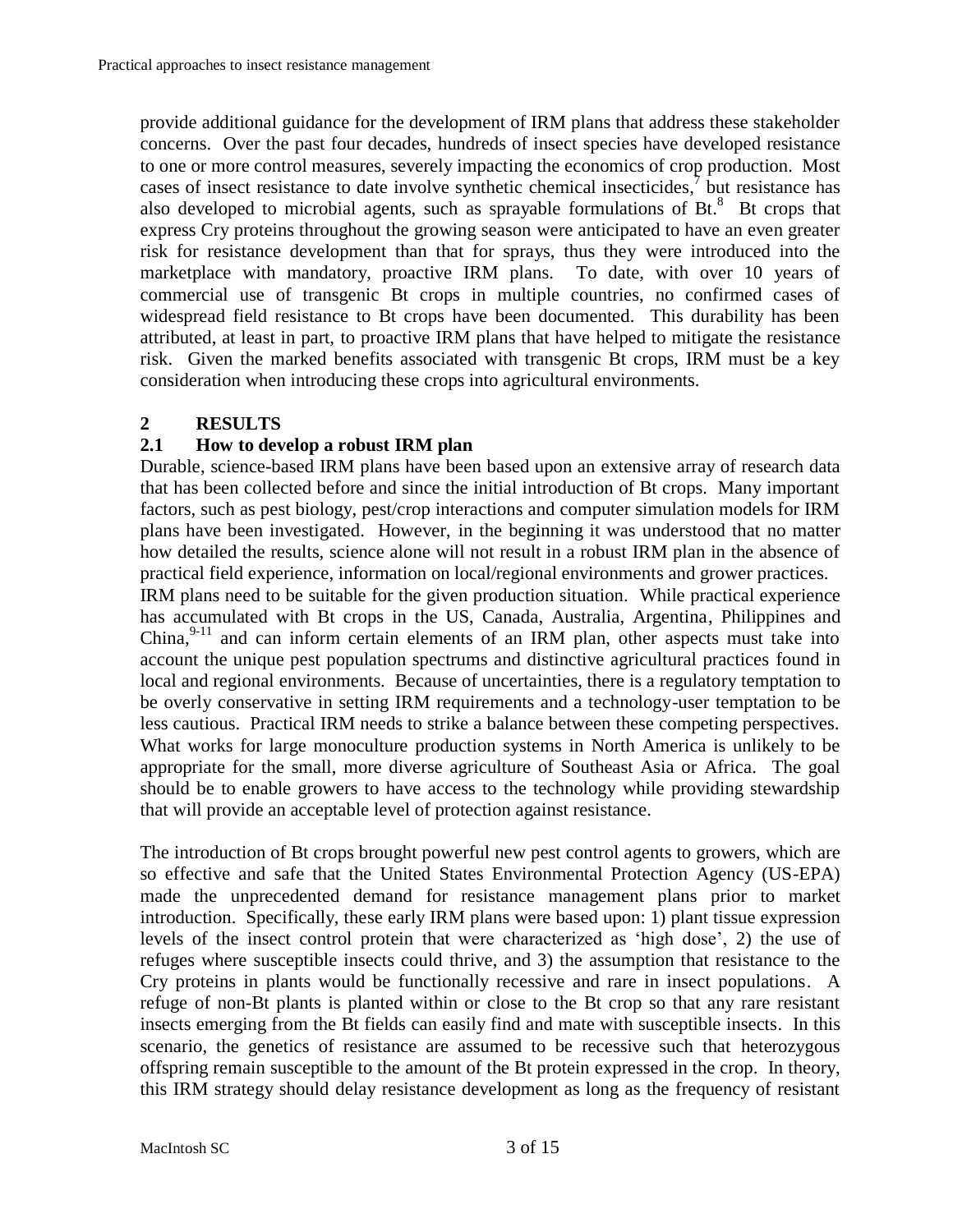alleles is low, and the refuge produces sufficient numbers of susceptible insects that mating between resistant and susceptible insects is significantly more likely to occur than mating between insects each carrying resistance genes. The refuge requirements set by the US-EPA for Bt crops are described in Table 1 for maize and Table 2 for cotton. Refuges can be economically practical for growers especially if chemical insecticide treatments used in the refuge can protect the yield while allowing sufficient susceptible insects to survive.

Other elements of these initial IRM plans included: 1) annual monitoring for target pests' susceptibility to the Bt protein expressed in the crop in high market adoption areas, 2) communication and education for growers so that they fully understand and carry out resistance measures, 3) monitoring growers for compliance with the IRM plan (i.e. ensuring that the refuge plots are large enough and at the appropriate distance from the Bt field), 4) enforcement of compliance through removal of technology from growers found repeatedly out of compliance, and 5) a remedial action plan should resistance be detected. IRM plans developed for other countries or regions should be tailored to their specific needs and while the elements outlined above should be considered, some may not be appropriate to the local conditions.

Pyramiding of Bt proteins into the same plant often controls not only a broader insect spectrum, but may also provide superior IRM properties if the insect control proteins act by unique mechanisms of action on the same target pest. Bt proteins act through a receptormediated mechanism and receptor alteration has been the most frequently identified resistance mechanism associated with high levels of resistance.<sup>12-14</sup> This improved IRM strategy is based on the concept that resistance in an insect to two different toxins present in the same plant is far less likely than that of resistance to a single toxin.<sup>15-17</sup>

Evaluating the impact of IRM refuge acres on the production of susceptible insect populations can also be used to optimize refuge deployment for extending trait durability. The non-Bt crop refuge provides one source of susceptible insects but it may not be the only source because many insect pests are generalists (e.g. Cotton bollworm, *Helioverpa zea*; old world bollworm, OWB, *Heliothis armigera*; tobacco budworm, *Heliothis virescens*; cabbage looper, *Trichopusia ni*), feeding and developing on a variety of different host plants.<sup>18</sup> They can develop on other cultivated crops as well as non-crop alternative hosts, such as those in uncultivated areas and weedy field borders. Other insects are classified as specialists (i.e. European corn borer, *Ostrinia nubilalis*; western corn rootworm, *Diabrotica virgifera virgifera*) feeding on only one or a couple different crop species. For the generalists, an alternative host refuge may produce equal to or larger quantities of insects than the structured non-Bt crop refuge. The US-EPA acknowledged this when they removed the need for a structured non-Bt cotton refuge for pyramided Bt cotton products, relying instead on the abundance of non-cotton plants to provide a natural refuge for Noctuidae species.<sup>4</sup>

In other areas of the world, a variety of IRM tactics have been utilized for Bt crops taking into account local cropping practices. Australian authorities and growers worked together to establish IRM plans with the introduction of single-gene Bt cotton in 1996 by limiting each grower to a cap of 30% of the total cotton grown per farm, thereby ensuring a large non-Bt cotton refuge. This cap was removed when pyramided Bt cotton was introduced seven years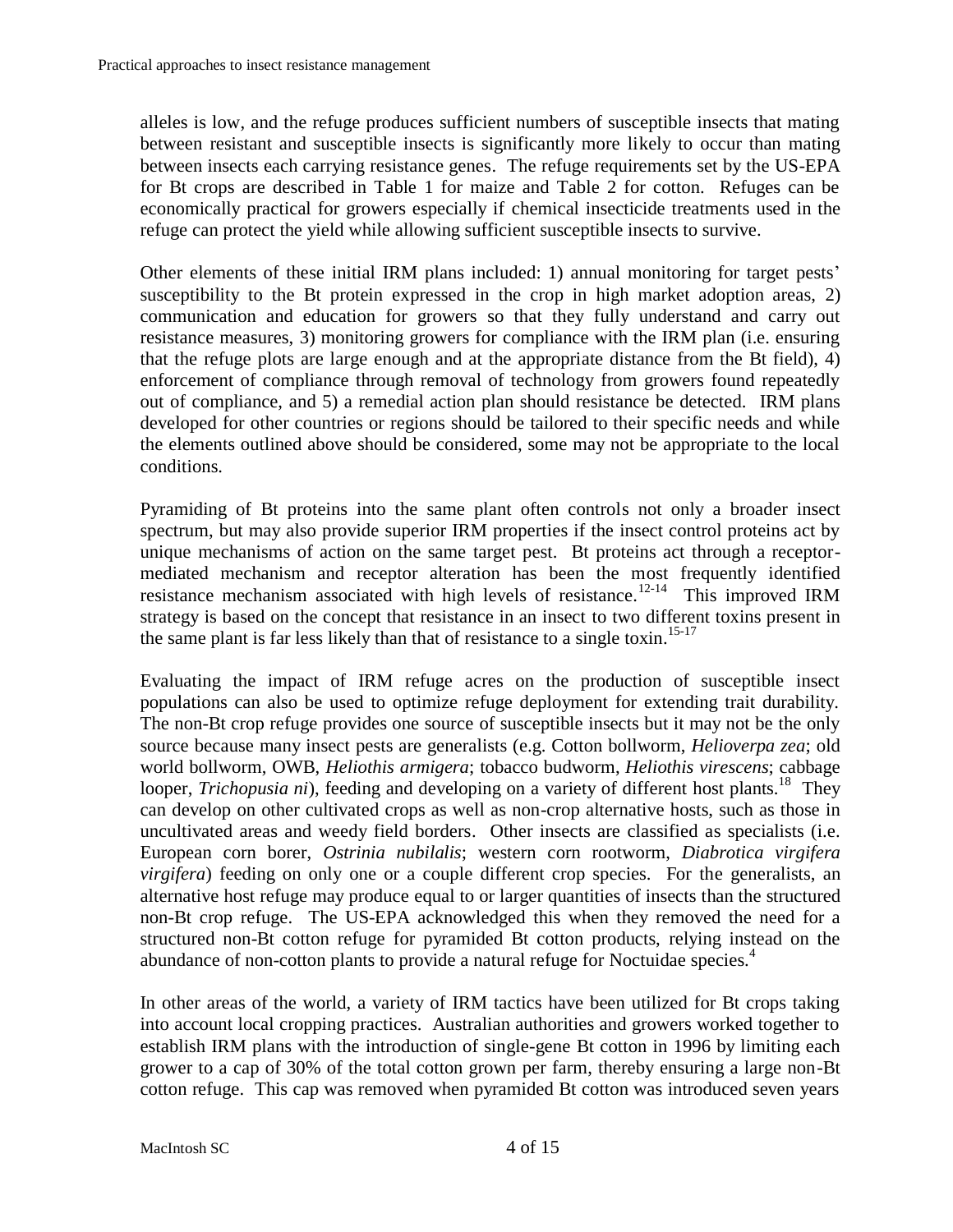later, reflecting the reduced resistance risk associated with pyramided products. Some other continuing elements of the IRM plan in Australia restrict planting times, limit insecticide use on refuges and require cultivation after harvest ('pupa-busting'), all in an effort to minimize resistance risk. Because farm production in China is typically a mixture of small plots of cotton, maize, soybean, wheat and peanut  $(< 5$  ha in total) that serve as natural hosts for the major pest, OWB, there is no requirement for a separate structured non-Bt cotton refuge for Bt cotton.<sup>10</sup> To date, Bt maize has not been approved in China, thereby limiting selection pressure on OWB*.* In India, each bag of Bt cotton includes a second bag containing an additional 20% of non-Bt cottonseed to plant a refuge. Information is shared on the proper deployment of the non-Bt refuge. The Philippines, where farm size is also small, adopted IRM requirements for Bt maize that base the need for a structured IRM plan on market penetration, similar to the Australia plan but with different metrics. Until growers in a region plant above 80% of their maize crop to hybrids containing a Bt trait, they are not required to plant non-Bt maize as a refuge for the Asian corn borer, *Ostrinia furnacalis*. All the plans described above include either annual insect susceptibility monitoring and/or routine monitoring for insect damage and follow up testing if populations of the primary target insects are found damaging a Bt field.

#### **2.2 The importance of stakeholder participation**

Adoption of Bt crop IRM plans to date has been successful in part because they were developed with broad stakeholder participation. Experts representing trait providers, academic institutions, regulatory authorities, grower and commodity groups, and other local/regional support groups have each had a role during the development and maintenance of an IRM strategy. Successful resistance management should begin before introduction of Bt crops through the establishment of a local infrastructure of experts who can provide input on key pest biology and pest/crop interactions that can help to tailor IRM recommendations. Scientific experts should evaluate the available data and determine if additional research is needed to support implementation of an initial IRM plan and to further refine the deployment of an IRM strategy as new research data and experience with the technology becomes available.

Grower groups and farm advisor organizations can provide specific crop production practices and assist in the evaluation of how IRM components can be practically integrated and how information on IRM can be effectively disseminated. Commodity groups along with technology developers can provide technical information for the development of educational materials for stakeholders and users. Government authorities can determine if the proposed IRM plan meets society's need for sustainable use of the technology and can ensure compliance. While this is the ideal approach, it must be realized that not all situations will meet this model. For example, in developing countries, the infrastructure might not exist for widely educating growers on IRM. In these cases, it will be necessary to explore options where the trait provider or seed distributor takes on more of the responsibility for implementation.

Regardless of the specific region for the cultivation of the Bt crop, a range of elements should be considered in assembling an IRM strategy. These elements include: pest biology and ecology, expected product deployment patterns, local cropping systems and use of the Bt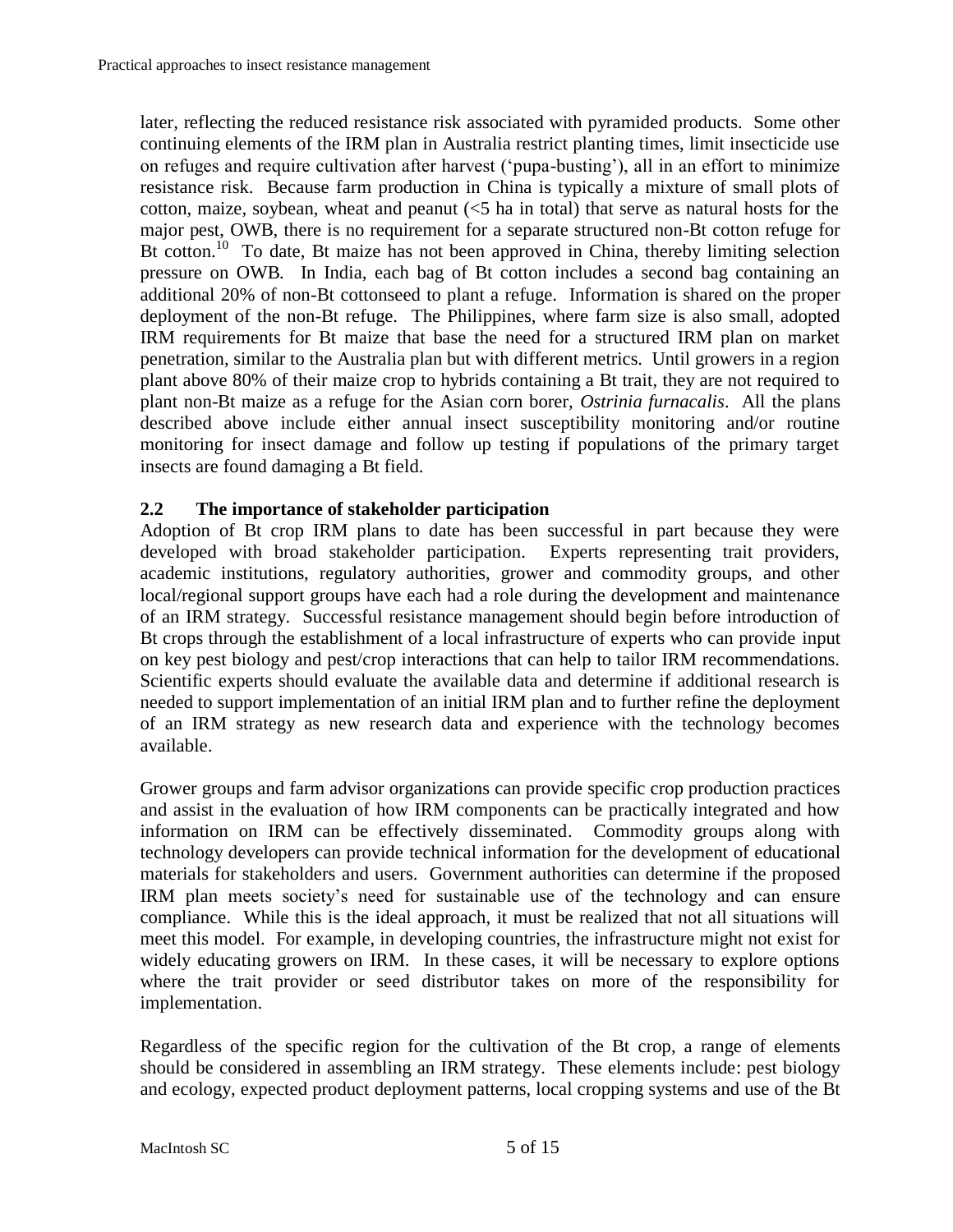crop within an Integrated Pest Management (IPM) program, insect susceptibility baseline and monitoring options, stakeholder and grower communications and education, and a remedial action plan in the event of resistance development. Each of these elements is described in more detail in the following sections.

#### **2.3 Pest biology and ecology for major pests**

The core of the IRM plan is based on the key target pest biology and pest / crop interaction. Most crops have a complex of primary and secondary pests. Many secondary pests can be controlled via other IPM tools if the key target pest is controlled by the trait. The primary target pests of the transformed crop should be identified for the region and the efficacy of the Bt crop characterized for each. The target pest biology information should include the history of control measures, such as classes of insecticides sprayed in the area and the combination of biologically-based approaches adopted, to assess the potential for resistance development. The life cycle of the insect pest, including the number of generations of the pest in different growing regions and seasons, annual migrations and the movement of both larval and adult stages of each target pest on the crop and other host plants, should be investigated. Insect movement has a direct impact on the design of a refuge for producing susceptible insects, if this is an aspect of the IRM plan. The location, timing and distribution of feeding damage on the crop should be understood.

#### **2.4 Product deployment strategies**

Characterization of the Bt crop as it relates to the IRM plan should include the amount and pattern of Bt protein(s) expression in the different plant parts and across the growing season. This characterization of the Bt crop will help identify possible control gaps where additional control measures might be necessary. There are multiple techniques to reduce insect selection pressure, incorporating methods based on IPM wherever possible. These include, but are not limited to, the use of refuge, scouting and applying insecticides as needed, rotating different modes of action, limiting specific Bt proteins to certain crops, capping sales to limit market penetration, destruction of crop residues, using locally adapted plant varieties with native resistance, and multiple traits targeting the same pests. The best IRM plan will match the available products with the local environment and conditions in an IPM manner. The ideal level of expression for Bt crops provides: 1) adequate control of the target pest(s)

below economic thresholds, 2) consistent expression throughout the growing season to ensure control as pest populations increase, and 3) expected control of partially resistant insects. The level of target pest control will determine the amount of non-Bt plant refuge needed to support sufficient Bt susceptible populations. In some cases the refuge is a structured refuge, i.e. a planting of the non-Bt crop, matched by maturity level and genetics to the Bt crop, planted in close proximity. The refuge can also be unstructured, consisting of alternative host plants, such as other crops and weeds, or a combination of the two so long as sufficient susceptible insects are produced.

A pyramiding strategy for insect control consists of the simultaneous use of two insecticidal agents with different modes-of-action, therefore knowing the potential for cross-resistance patterns between the proteins is useful. Insecticidal proteins, which bind to different receptors in the insect midgut, such as Cry1 and Cry2 Bt proteins in TBW, are examples of such a strategy. Researchers have highlighted the IRM advantages of pyramiding Bt proteins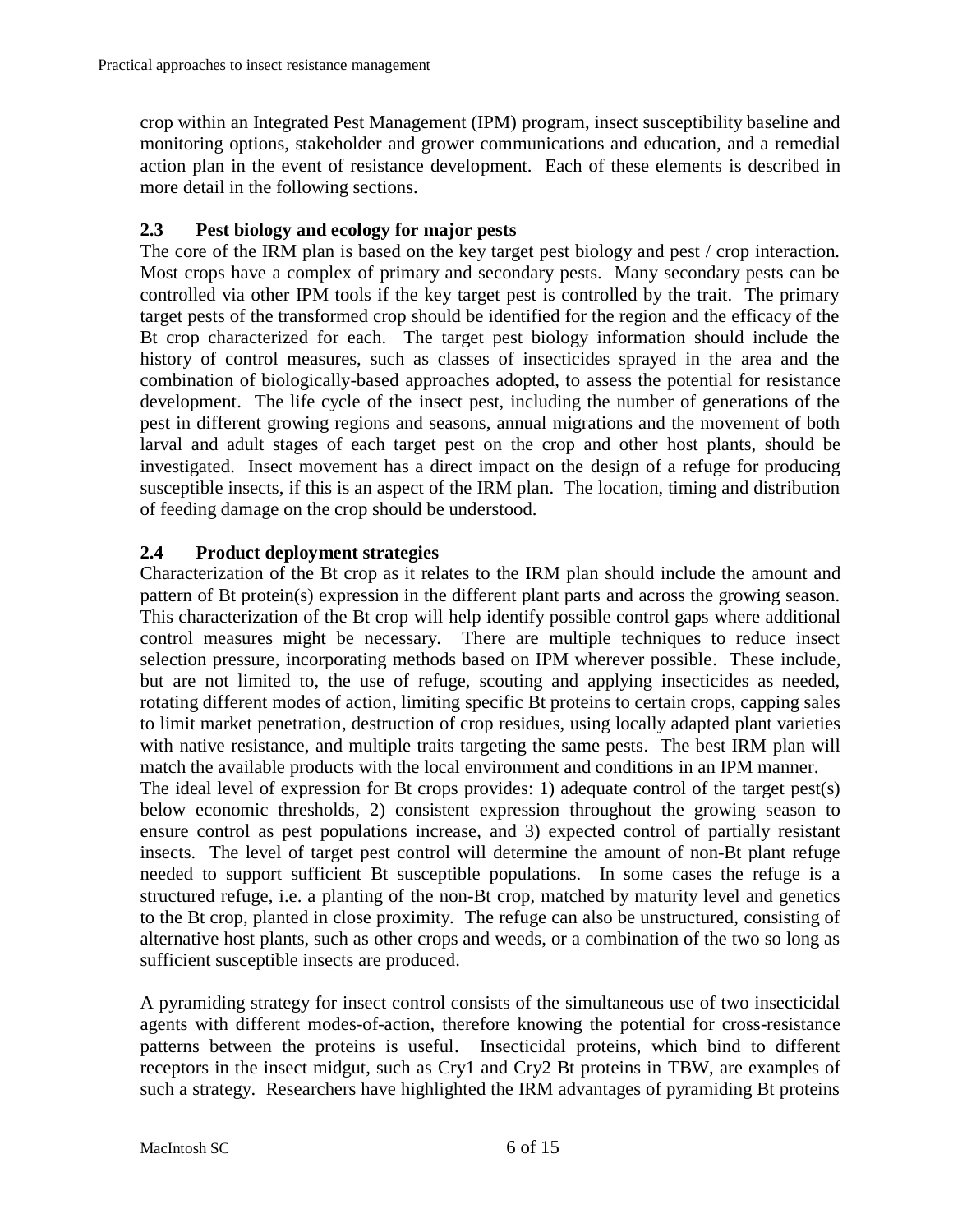in the same crop variety indicating that the refuge size could be greatly reduced or a natural refuge may be sufficient without increasing the risk of insect resistance,<sup>16,19</sup> as in the US for pyramided Bt cotton. 4

#### **2.5 Local cropping systems**

Agricultural cropping systems vary by crops, country and culture. High production agriculture may utilize crop monocultures across very large regions with few wild or uncultivated areas. Other environments may support a wide diversity of crops on small plots, or crops intermixed with wild areas within the landscape. The risk of resistance development is impacted by these patterns, with increased risk associated with monoculture cropping and higher market penetration.

Monitoring the adoption rate of Bt crops on a regular basis is important for identifying the highest risk areas. With knowledge of market penetration, regional market triggers could be useful risk management elements, such as for refuge deployment and insect susceptibility monitoring. Specific market caps can limit the planting of Bt crops or favor Bt in one crop but not another as a method of reducing selection pressure. As an example, in the Philippines, when a specific market penetration level is reached (i.e. 80%), then all single gene Bt maize crops must deploy a structured refuge; otherwise the prevalence of non-Bt plants can serve as the refuge.

The practice of saving a portion of the crop seed harvest for planting in the next growing season can have important negative impacts on resistance management for Bt crops. The practice would undermine IRM efforts by; 1) removing quality control and assurance (QC/QA) efforts in the production of the seed resulting in variable trait expression, 2) limiting the accuracy of market penetration, 3) weakening insect monitoring plans, and 4) preventing effective grower communication and education efforts. Without proper QC/QA by a professional seed company, uniform high dose deployment of the trait and even trait purity can be compromised. If the market penetration numbers are inaccurate, market triggers and caps become impractical and insect monitoring for insect susceptibility will be hampered because the correct sampling locations are erroneous. And if technology providers, distributors and dealers are unable to identify growers than the ability to communicate/educate will be impossible.

## **2.6 Baseline & monitoring insect susceptibility**

Insect monitoring encompasses two basic approaches: monitoring the insects for changes in susceptibility to the expressed protein and monitoring fields for signs of unexpected levels of damage due to a key target pest. Routine insect monitoring, if done properly, can detect small shifts in pest susceptibility well before widespread resistance occurs at the field level. This enables implementation of actions to mitigate the crop damage and manage Bt-resistant pest populations. Possible resistant insect populations are indicated when insect damage surpasses economic thresholds causing severe crop damage. It may be possible to contain local or isolated hotspots of resistance with appropriate mitigation measures. Once widespread field failures occur, due to resistance in the key target pest, it may be too late to rescue or sustain the Bt trait efficacy against the resistant species in the affected region;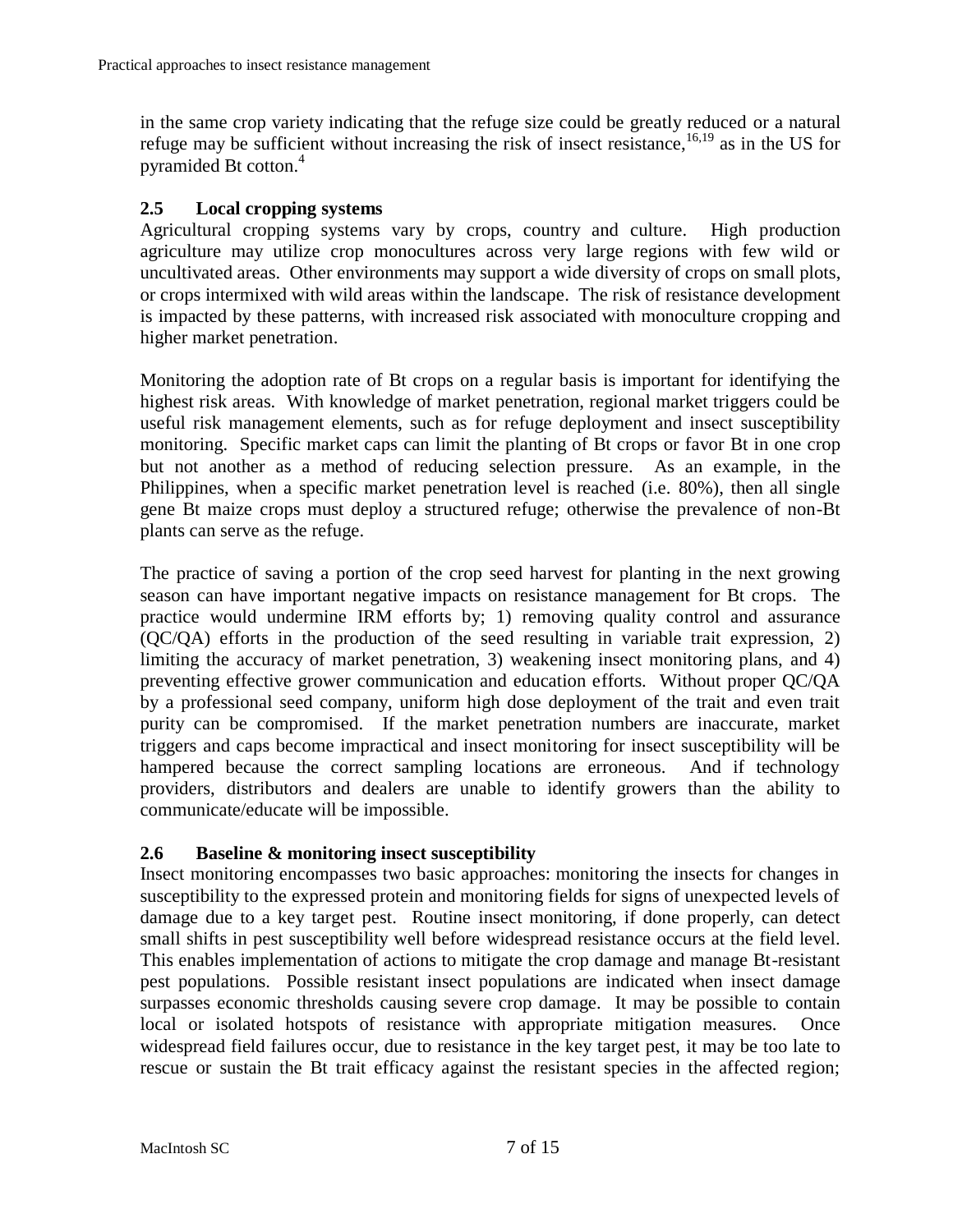however, if the crop remains effective against other key pests, the overall utility of the Bt trait may be maintained.

As a first step, measuring the baseline susceptibility of pest populations to the trait across the growing area should be characterized prior to widespread Bt crop planting. Subsequent annual monitoring will compare insect susceptibility to these baseline data focusing on regions of highest anticipated levels of adoption. Insect sampling could cover many different areas in a given region, but should focus on areas of high levels of market penetration and those areas where insecticide treatment of the non-Bt crop is highest. Insect sampling should be done in areas nearby, but not within or adjacent to the Bt crop in order to collect sufficient numbers for testing and to ensure that the sample collected is representative of the local pest population. To represent a location, it is recommended that at least 100 larvae, 100 adults, 50 mated females or 50 egg masses are collected to establish a population, but if populations in the field are small, one half of these numbers will also provide a valid sample. Developing reliable, accurate high throughput bioassays for detecting significant changes in population sensitivity to Cry proteins, such as the discriminating dose technique,  $^{20}$  is the goal.

Grower monitoring of fields for damage due to the key target pests is an important component of early detection of resistance. Therefore, contact information should be clearly indicated to growers so they can report any findings of damage in the Bt crop to seed company or technology provider representatives. This contact information can be provided to distributors, dealers and customers in the various forms of product literature, i.e. grower guides and product labels. Once a report is made, one-on-one communication with the grower should be initiated to investigate the source of the damage. If it is verified that the damage was in a Bt field and a key pest was involved, a technical representative should visit the grower to investigate the level of crop damage, to assist the grower in mitigating the problem to preserve the growers crop, and to report the results for further follow up, if justified. If further follow up confirms that this is a case of suspected resistance, additional investigations should be conducted to confirm the level of sensitivity to the Bt protein compared with baseline measures. If necessary remedial action measures that are commensurate with the severity of the incident should be initiated, which may include reporting to regulatory authorities.

## **2.7 Communication/education: Grower, distributor and dealer**

Resistance management is the responsibility of all stakeholders. The use of Bt crops provides a completely new insect control option for the marketplace. Though it is clear that the availability of Bt crops imparts considerable value to growers, it is also clear that it is in the best interest of all stakeholders to preserve Bt proteins for the long-term benefits they will provide. In fact, the proactive effort for grower education on the responsible use of Bt crops in the US as well as the speed at which these products have been adopted has been greater than for any other single insecticidal product in history.

At commercialization, grower education on the proper use of the crops and associated IRM plans is a key component of how the product is marketed and sold. Seed companies, distributors and growers should be educated about the properties and correct product use, including the consequences of resistance development. For example, attendance at grower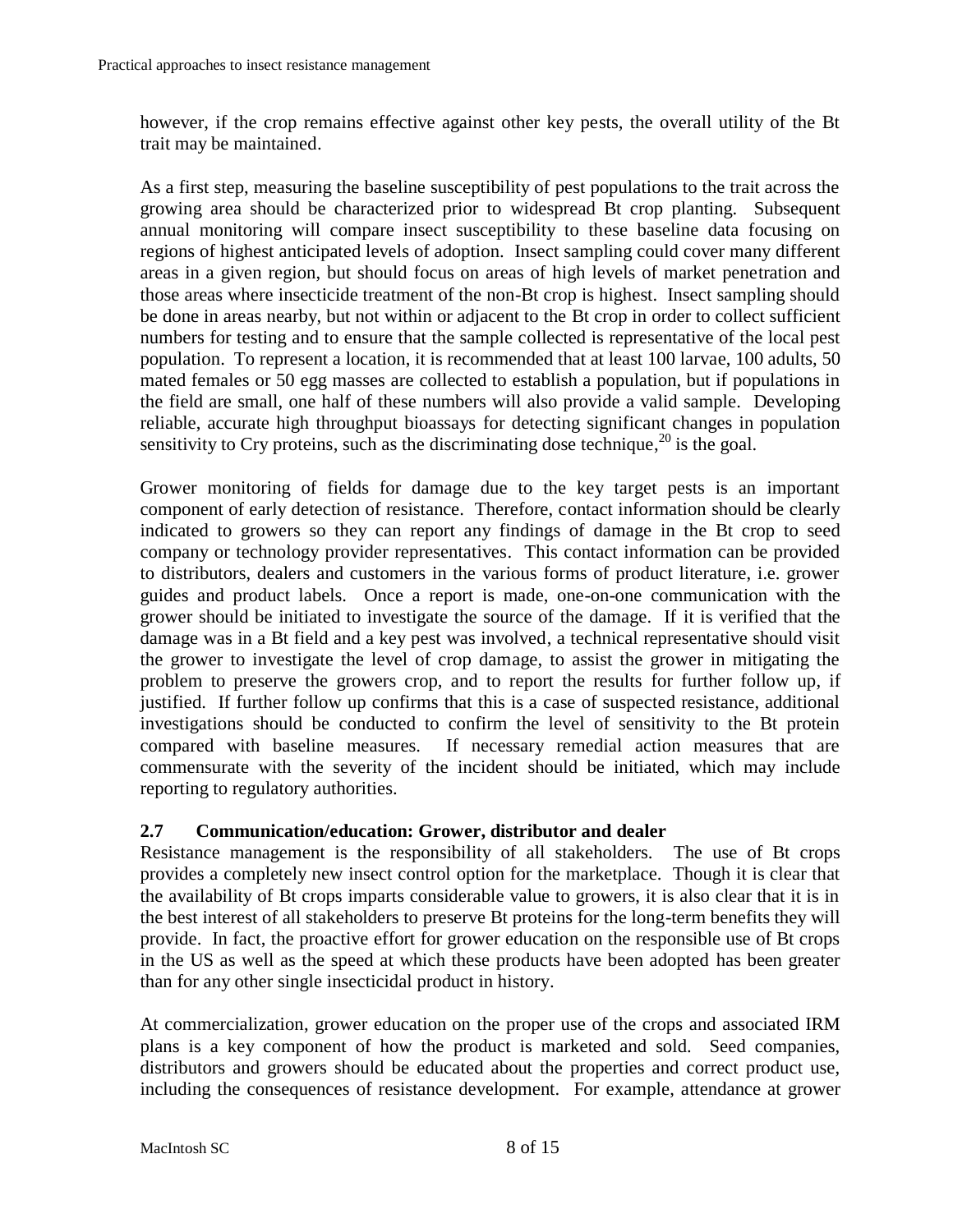education meetings could be a requirement for purchase of the product. Other mechanisms for education could include technical bulletins, product brochures, sales meetings, articles in trade journals, presentations by local experts, and grower guides that accompany the commercial product. All of these can be used in addition to the traditional label that accompanies the Bt crop product and which outlines the contents of the product and standard directions for use. What is important is that growers be trained through familiar venues that are effective for their situation, taking into account the culture, education levels, avenues of access to information and how products are procured. Complex IRM plans that require growers to perform additional tasks beyond their normal planting and cultivation activities could be counter to good stewardship so it is better to keep both the plan and the message simple and direct for the grower.

#### **2.8 Remedial action plan should resistance develop**

The implementation of a remedial action plan should occur if field resistance to a Bt crop is confirmed in a key target pest. Remedial action plans could have multiple components, such as planting structured refuge, applying insecticides, and/or temporarily halting sales, depending upon the situation. The immediate remedial action goals should be to protect the grower's crop investment, characterize the resistant insects to enable the development of case-specific management options and contain the spread of these insects utilizing the best available control methods.

Furthermore, once it has been determined that the damage is caused by a targeted insect and that the plants contain the Bt protein, the investigation should also move to collection and testing of the insect population(s) for susceptibility to the Bt protein. Testing should be done in the specific area of crop damage along with surrounding regions to delineate the scope of resistance and compare the bioassay results to pre-commercial baseline data. Under a worstcase scenario, where insect resistance is confirmed and appears to be spreading, sales of crops expressing this Bt protein could be restricted in the affected region in future growing seasons. Other options for controlling the key pests should be identified for growers, including cultural control, insecticide applications and use of alternative transgenic insect control traits.

## **3 CASE STUDY: OFFICIAL INDIA REQUIREMENTS FOR Bt COTTON**

The Genetic Engineering Approval Committee (GEAC) is the official body in charge of commercial release of transgenic crops in India, including strategies for IRM. This is advocated so as to increase the durability of the technology and reduce chances for resistance development. Accordingly, transgenic Bt cotton has to be planted in the centre of the plot, and non-transgenic cotton has to planted as refuge crop surrounding the central plot such that at least 5 rows or 20% of the total sown area, whichever is more serves as refuge. Mixing of transgenic and non-transgenic seeds for planting is not recommended. The guidelines indicate that each pack of Bt cottonseed, when sold, should also contain required quantities of non-transgenic seeds to meet the requirements of planting the refuge crop. The planting layout has to be indicated in the product literature included in the seed pack. Since the standard pack size of cottonseeds in India is 450 g., each pack of Bt cottonseeds sold contains one pouch of 450 g. of Bt cottonseeds and an additional pouch of 120 g. of non-transgenic cottonseeds. For the few years after the Bt cotton was first released for commercial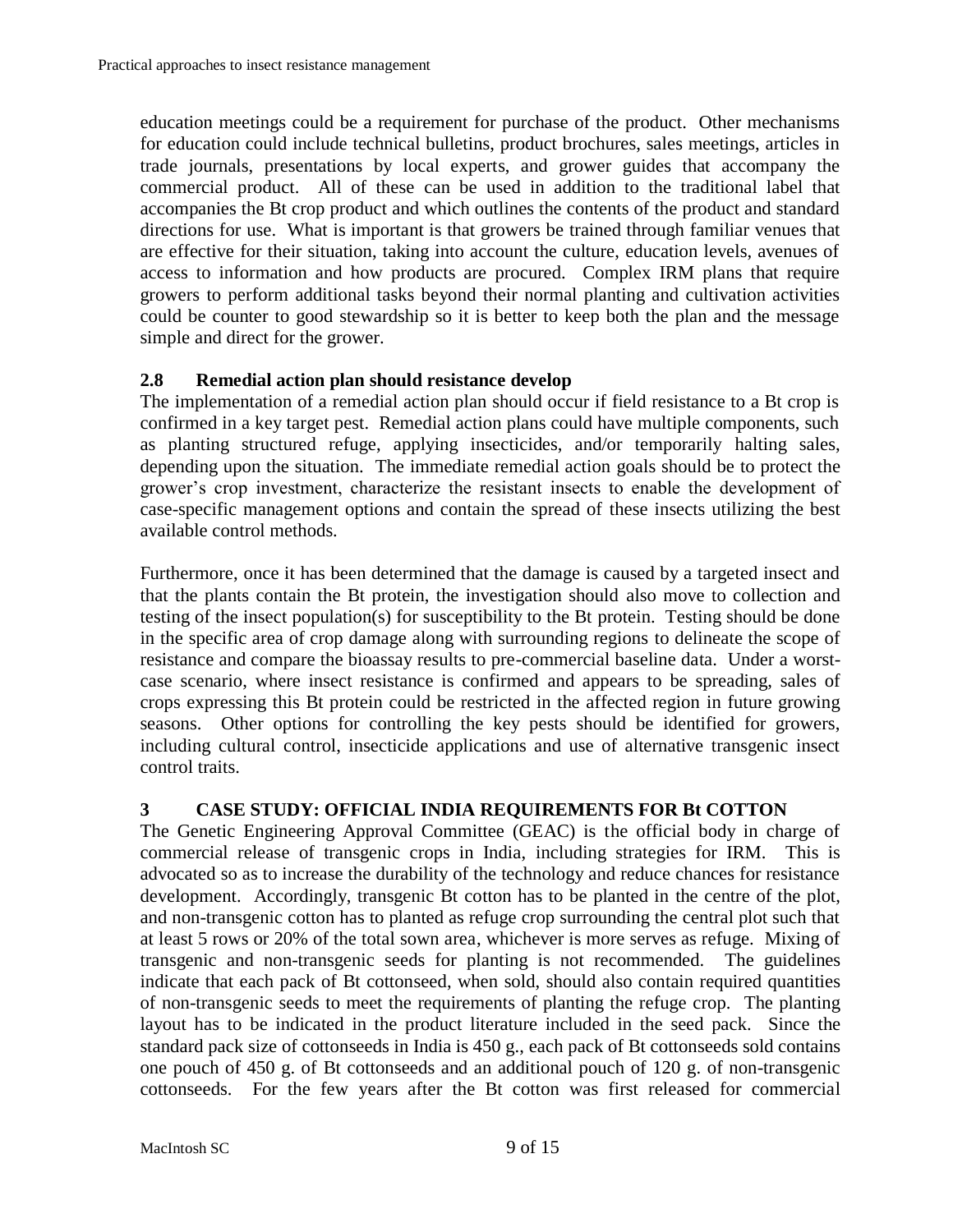cultivation in India, the non-Bt counterpart hybrid seeds were used for refuge planting. More recently, the GEAC has allowed the flexibility of including either the non-Bt counterpart hybrid or any other conventional hybrid having a similar phenotype as that of the Bt cotton hybrid to be used in refuge planting.

However, there is no legal basis for the grower to follow the requirement of refuge planting and compliance enforcement has been a challenge. Additionally, it has been suggested by the scientific community that considering the abundant, diverse alternate host availability for the target pest and cropping patterns followed by Indian farmers, the requirement for planting refuge crop may be unnecessary.

The requirement for baseline susceptibility data generation by the applicant prior to commercial release of Bt cotton followed by regular resistance monitoring, post commercial release has been implemented as a part of IRM strategy. Central Institute of Cotton Research (CICR), India's premier public cotton research institute has been entrusted with the responsibility of the regular monitoring for insect susceptibility.

## **4 DISCUSSION & CONCLUSIONS**

Protection of Bt crops from insect resistance is not only an important concern for growers, but also for the technology providers and seed companies that develop these genetically improved crops. While hundreds of Bt strains have been identified [\(http://www.lifesci.sussex.ac.uk/home/Neil\\_Crickmore/Bt/intro.html\)](http://www.lifesci.sussex.ac.uk/home/Neil_Crickmore/Bt/intro.html), only a few have found commercial success based on successful introgression into target plants and acceptable control levels of important agricultural target pests (i.e. Bt *kurstaki*, Bt *aizawai*, Bt *Berliner*, Bt *tenebrionis*). Intensive screening for new microbial strains and their associated insecticidal proteins has provided a variety of candidates for crop transformation. In addition, trait providers are now developing and commercializing pyramided traits that express two or more different proteins against the same pest to prolong trait durability, and an increased understanding of how Cry proteins work at the molecular level has resulted in customized proteins with improved efficacy and spectrum of activity.<sup>21-23</sup> Despite these scientific advances, Bt proteins remain an important insect control resource that should be preserved for their exceptional efficacy and superior environmental and health benefits.

Should resistance development in Bt crops occur, insect damage would undoubtedly increase, leading to a reduction of crop yield and value of the Bt technology. Confirmed resistance may cause the product to be withdrawn from the market, which would inevitably trigger expanded use of insecticides sometimes accompanied by increased hazards to human health and the environment, losing health and safety benefits that Bt crops provide. However, consequences differ by pest – for key pests, it would lead to reduced yields, but for secondary pests, the major benefit of the technology remains and over-reaction (e.g. withdrawal) could unnecessarily lead to a complete return to synthetic chemistries or put more selection pressure on remaining pest management practices.

IPM is an effective and environmentally friendly strategy that relies on an array of pest control techniques that bring together genetic and biological information with cultural and modern pest management methods for a more sustainable crop production system. As long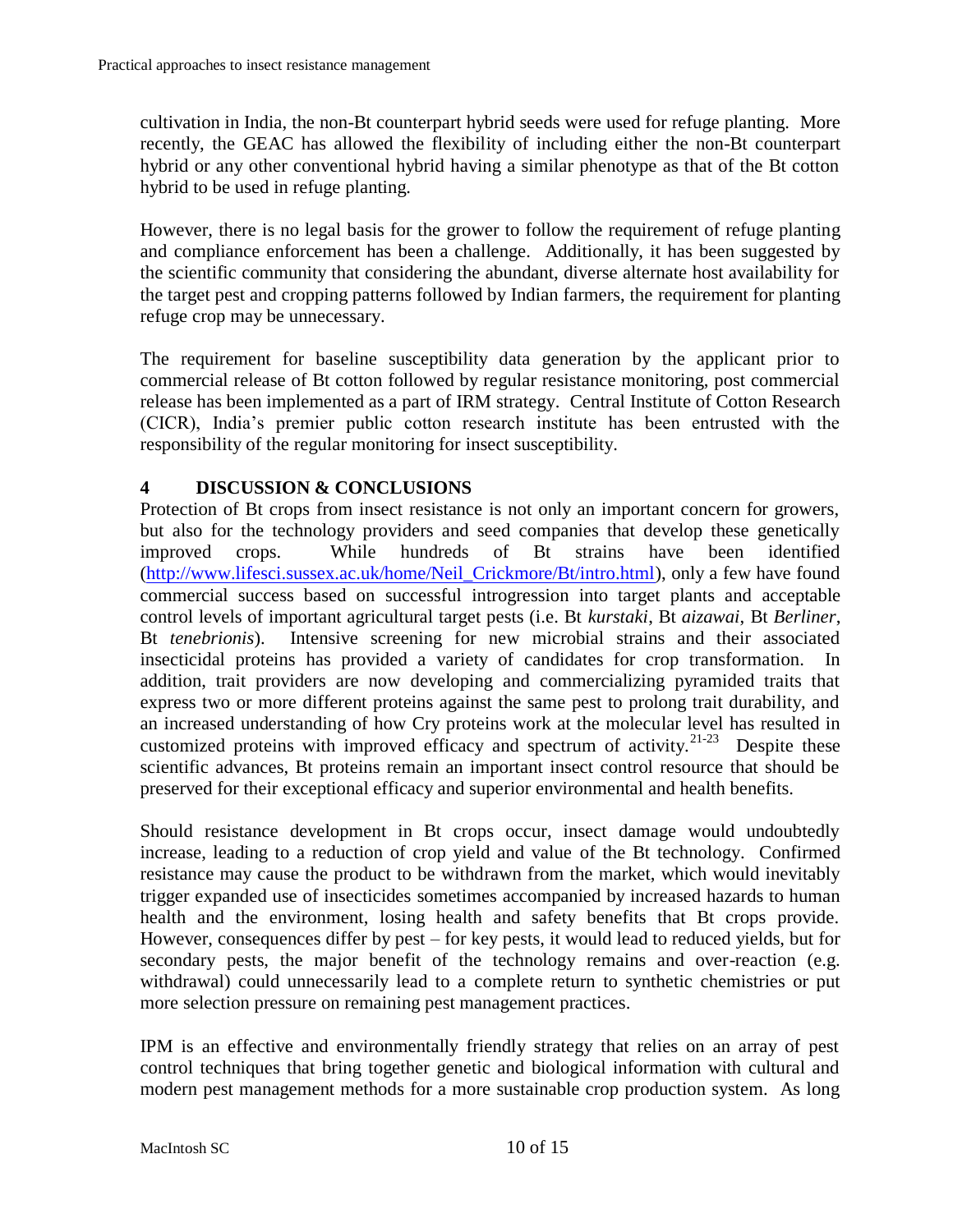as crop plants have been grown, farmers have embraced a wide range of tactics to offset insect damage, including low technology techniques where field workers manually remove insect pests from crop plants and sophisticated IPM systems that encompass myriad approaches with Bt crops being only the latest of a multitude of science-inspired tools. IRM employs many of these very same principles as IPM to minimize and manage harmful pest outbreaks using a range of pest control tactics in order to preserve and maintain all possible strategies.

In order to identify the best tactics for a robust IRM strategy, to extend the durability of Bt crops for a given country or region, the following elements should be evaluated: pest biology and ecology, expected product deployment patterns, local cropping systems and use of the Bt crop within an IPM program, insect susceptibility baseline and monitoring options, stakeholder and grower communications and education, and a remedial action plan in the event of resistance development. Each of these elements must be assessed with a specific focus on the local conditions and agricultural practices that should be considered in the development of an IRM plan, because no matter how detailed the scientific information, these local conditions are critical for successful IRM deployment. Effective stakeholder participation, including experts from technology providers, grower and commodity groups, academia and government, are another important factor during the development and implementation of an IRM strategy. As new information is collected from research efforts on pest biology and the genetics of resistance, and as more practical experience accumulates with Bt crops in various regions and countries, IRM plans and tactics should be reviewed and refined to extend the durability of all Bt crops globally.

## **ACKNOWLEDGEMENTS**

The Insect Resistance Action Committee (IRAC), a specialist technical group of the industry association CropLife International, and this article are supported by the member companies of the IRAC Plant Biotechnology Working Group: Bayer CropScience, Dow AgroSciences LLC, E.I. Dupont De Nemours and Company, Monsanto Company and Syngenta Plant Sciences. MacIntosh & Associates, Inc. is an independent regulatory consultancy supported in this effort by CropLife International IRAC.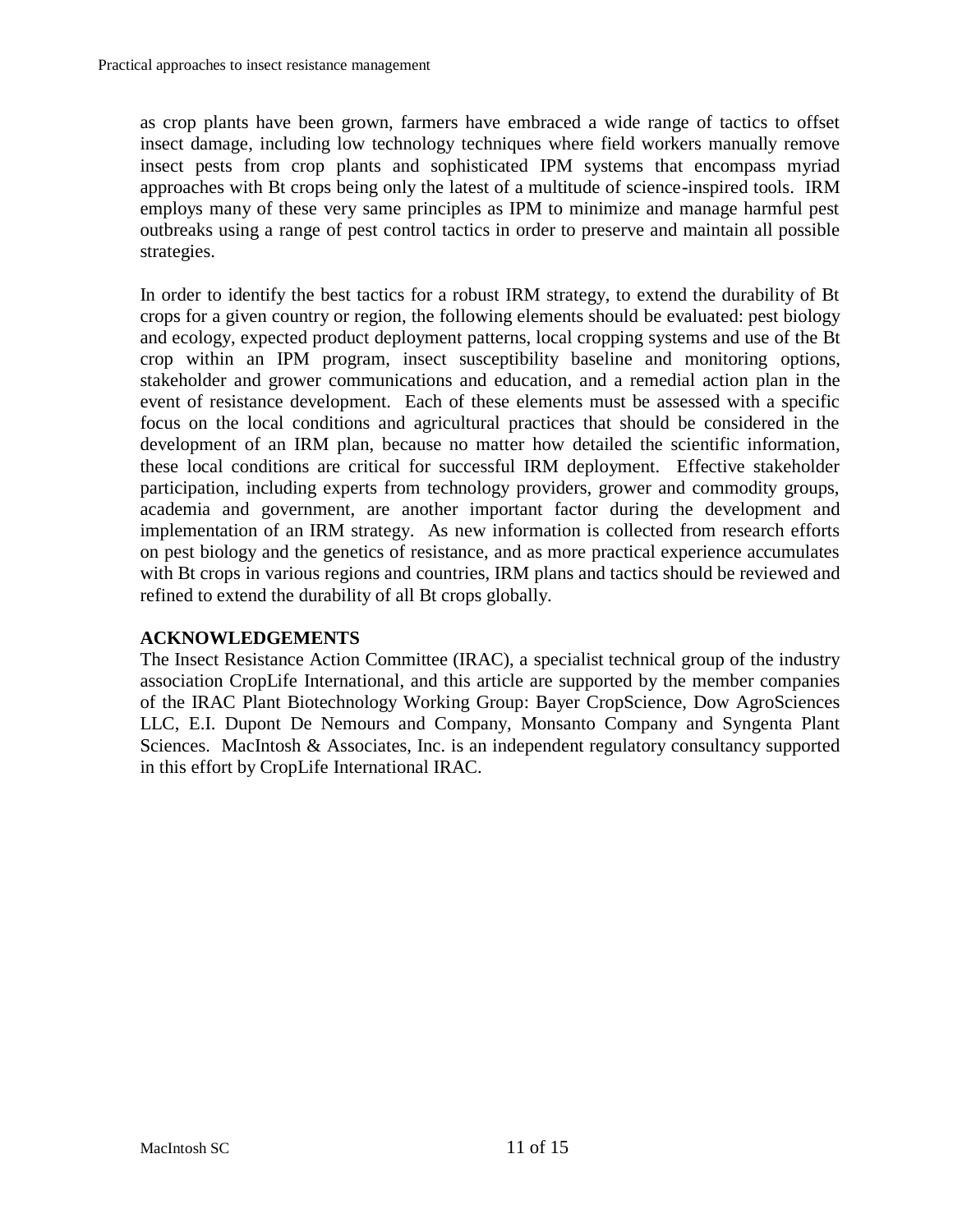# **REFERENCES**

1. International Service fort he Acquisition of Agri-biotech Application (ISAAA) Brief 37-2007, Global status of commercialized biotech/GM crops. <http://www.isaaa.org/resources/publications/briefs/37/executivesummary/default.html> [accessed 26 March 2009]

2. Betz FS, Hammond BG and Fuchs RL, Safety and advantages of *Bacillus thuringiensis*-protected plants to control insect pests. *Reg Toxicol Pharmacol* **32**:156-173 (2000).

3. Organization for Economic Co-operation and Development (OECD), Consensus document on safety information on transgenic plants expressing *Bacillus thuringiensis*derived insect control protein. [http://appli1.oecd.org/olis/2007doc.nsf/linkto/env-jm](http://appli1.oecd.org/olis/2007doc.nsf/linkto/env-jm-mono(2007)14)[mono\(2007\)14](http://appli1.oecd.org/olis/2007doc.nsf/linkto/env-jm-mono(2007)14) [accessed 26 March 2009]

4. United States Environmental Protection Agency (US-EPA), Biopesticides Registration Action Document - *Bacillus thuringiensis* plant-incorporated protectants. 2001. [http://www.epa.gov/oppbppd1/biopesticides/pips/bt\\_brad.htm](http://www.epa.gov/oppbppd1/biopesticides/pips/bt_brad.htm) [accessed 26 March 2009]

5. Brookes G and Barfoot P, GM crops: The first ten years – Global socio-economic and environmental impacts. *ISAAA Briefs,* Brief 36:<http://www.isaaa.org/> (2008) [accessed 26 March 2009)

6. Gianessi LP, Silvers CS, Sankula S and Carpenter JE, Plant biotechnology: Current and potential impact for improving pest management in U.S. agriculture. An analysis of 40 case studies. [www.ncfap.org/publications.html](http://www.ncfap.org/publications.html) (2002). [accessed 26 March 2009]

7. Yu SJ, *The toxicology and biochemistry of insecticides.* CRC Press, Boca Raton, FL (2008).

8. Ferré J, and Van Rie J, Biochemistry and genetics of insect resistance to *Bacillus thuringiensis*. *Ann Rev Entomol* **47**:501-533 (2002).

9. Fit G, Deployment and impact of transgenic Bt cotton in Australia, in *The Economic and Environmental Impacts of AgBiotech: A Global Perspective,* ed. Kalaitzandonakes, NG, Springer, New York (2003)*.*

10. Wu KM and Guo YY, The evolution of cotton pest management practices in China. *Ann Rev Entomol* **50**:31-52 (2005).

11. Matten SR, Head GP and Quemada HD, How governmental regulation can help or hinder the integration of *Bt* crops within IPM programs, in *Integration of insect-resistant GM crops within IPM Programs.* eds. Romeis J, Shelton AM and Kennedy GG, Springer, New York (2008)*.*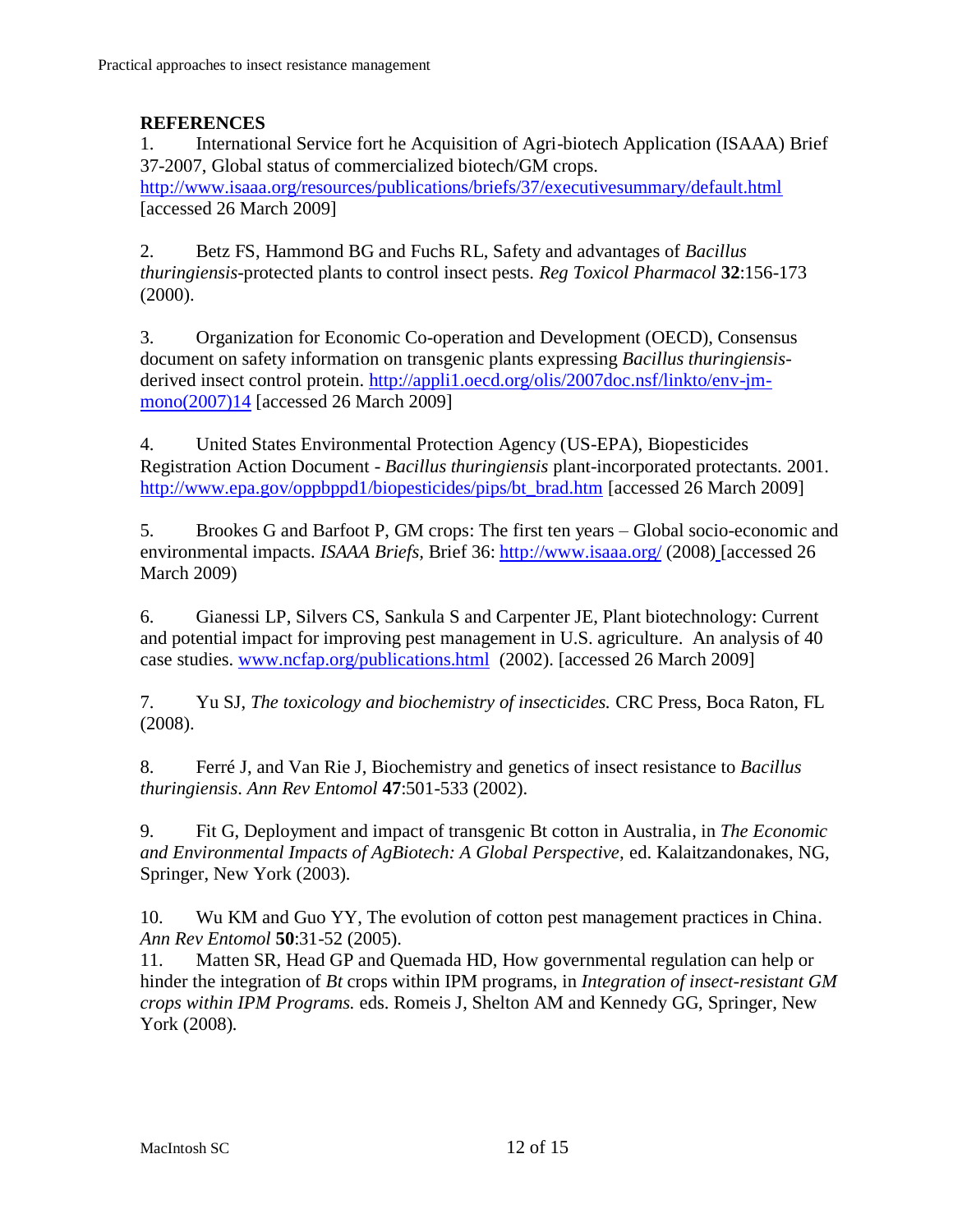12. Van Rie J, McGaughey WH, Johnson DE, Barnett BD, and Van Mellaert H, Mechanism of insect resistance to the microbial insecticide *Bacillus thuringiensis. Science* **247**:72-74 (1990).

13. Ferré J, Real DM, Van Rie J, Jansens S, and Peferoen M, Resistance to the *Bacillus thuringiensis* bioinsecticide in a field population of *Plutella xylostella* is due to a change in a midgut membrane receptor. *Proc Nat Acad Sci,* USA **88**:5119-5123 (1991).

14. Tabashnik BE, Johnson KW, Engleman JT, and Baum JA, Cross-resistance of the diamondback moth indicates altered interactions with domain II of *Bacillus thuringiensis*  toxins. *Appl Environ Microbiol* **62**:2839-2844 (1996).

15. Roush RT, Managing pests and their resistance to *Bacillus thuringiensis*: Can transgenic crops be better than sprays? *Biocontrol Sci Tech* **4**:501-516 (1994).

16. Roush RT, Bt-transgenic crops: just another pretty insecticide or a chance for a new start in resistance management? *Pestic Sci* **51**:328-334 (1997).

17. Gould F, Sustainability of transgenic insecticidal cultivars: Integrating pest genetics and ecology. *Ann Rev Entomol* **43**:701-726 (1988).

18. Bernays EA and Minkenberg OPJM, Insect herbivores: different reasons for being a generalist. *Ecology* **7**:1157-1169 (1997).

19. Zhao JZ, Cao J, Collins HL, Bates SL, Roush RT, Earle ED, and Shelton AM, Concurrent use of transgenic plants expressing a single and two *Bacillus thuringiensis* genes speeds insect adaptation to pyramided plants. *Proc Nat Acad Sci USA* **102**:8426-8430 (2005).

20. Marçon PCRG, Siegried BD, Spencer T, and Hutchinson WD, Development of a diagnostic concentrations for monitoring *Bacillus thuringiensis* resistance in European Corn Borer (Lepidoptera: Crambidae). *J Econ Entomol* **93:**925-930 (2000).

21. Bravo A, and Soberón M, How to cope with insect resistance to Bt toxins? *Trends in Biotechnol* **26**: 573-579 (2008).

22. Soberón M, Pardo-López L, López I, Gómez I, Tabashnik BE and Bravo A, Engineering modified Bt toxins to counter insect resistance. *Science* **318**:1640-1642 (2007).

23. Walters FS, Stacy CM, Lee MK, Palekar N, and Chen JS, An engineered chymotrypsin/cathepsin G site in domain I renders Bacillus thuringiensis Cry3A active against western corn rootworm larvae. *Appl Environ Microbiol* **74**: 367-374 (2008).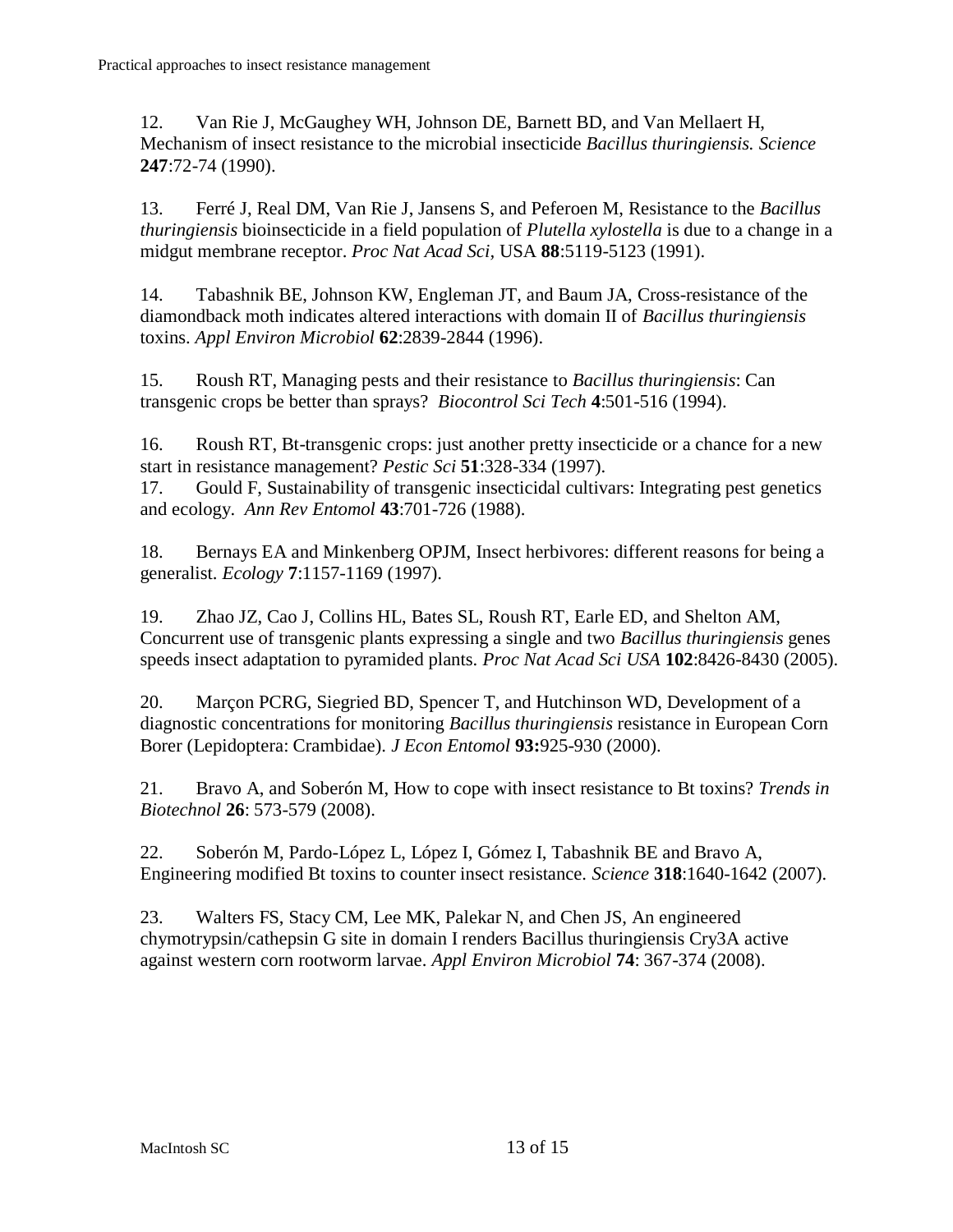| <b>Trait target</b> | <b>Refuge size</b>   | <b>Deployment</b>   | <b>Proximity</b>                                   |  |
|---------------------|----------------------|---------------------|----------------------------------------------------|--|
| Corn borer          | 20% (maize regions)  | Discrete corn borer | Internal or external blocks within 1/2             |  |
|                     | 50% (cotton regions) | refuge              | mile $(1/4$ mile preferred) or in-field            |  |
|                     |                      |                     | strips (at least 4 rows wide)                      |  |
| Rootworm            | 20%                  | Discrete rootworm   | Internal or external blocks adjacent or            |  |
|                     |                      | refuge              | in-field strips (at least 4 rows wide)             |  |
| Corn borer $+$      | 20% (maize regions)  | 2 options:          | Internal or external blocks adjacent or            |  |
| Rootworm            | 50% (cotton regions) | 1. Common           | in-field strips (at least 4 rows wide)             |  |
|                     |                      | rootworm/corn borer |                                                    |  |
|                     |                      | refuge              |                                                    |  |
|                     |                      | 2. Discrete         | Separate fields should be used within              |  |
|                     |                      | rootworm/corn borer | $\frac{1}{2}$ mile ( $\frac{1}{4}$ mile preferred) |  |
|                     |                      | refuges             |                                                    |  |

<sup>a</sup> Source: EPA [\(http://www.epa.gov/oppbppd1/biopesticides/pips/bt\\_corn\\_refuge\\_2006.htm\)](http://www.epa.gov/oppbppd1/biopesticides/pips/bt_corn_refuge_2006.htm) [Accessed 26]

March 2009] Refer to this web page for guidelines on insecticide use on the refuge acres.